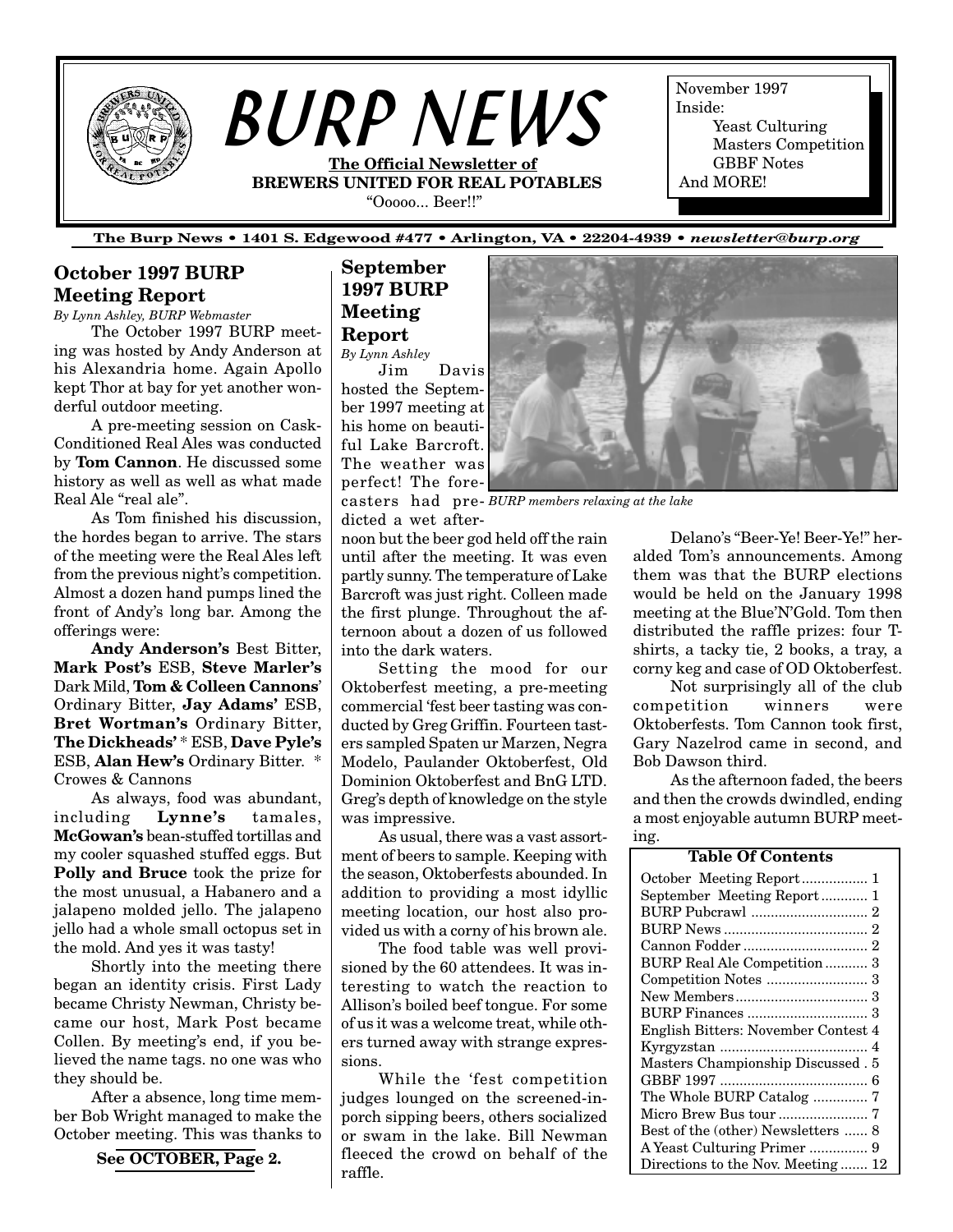# <span id="page-1-0"></span>**Preliminary Plans for BURP Pubcrawl**

*By Bill Ridgely, Membeership Coodinator*

Plans are in the works for the annual BURP pubcrawl, and this year's event is being designed as a "great circle" bus tour of breweries and brewpubs in the I-70/270 corridor. Plans are to head north to Frederick on I-270 for stops at Frederick Brewing and Brewers Alley, then east on I-70 to Ellicott City for stops at Bare Bones and Ellicott Mill (aka Brewhaus Schloss).

In between, we're considering a stop in Mt Airy at the Firehouse Pub & Grill. I've heard both good and bad things about this place and have never personally been there, so a review (or pointer to an existing review) would be appreciated before we add it to the list of stops. I think Firehouse was reviewed quite some time ago on [DC Beer] (when they first began brewing), but things may have changed (for better or worse) since that time.

Original timeframe for the pubcrawl was to be late November, but it looks like planning is going to take awhile, so my guess is a date in early 1998. Bus rental, announcement to members, and registration of crawlers unfortunately takes some time.

[This article originally posted to the DC-beer mailing list. Ed.]

# **BURP News**

 BURP News is the officail newsletter of Brewers United for Real Potables. It is published monthly, and is written by and for the members of BURP. Subscriptions are covered in the cost of yearly club membership dues, which are currently set at \$15 for individuals and \$20 for couples.

Articles, photographs and artwork of all sorts are welcome. Submissions related to homebrewing beer are more likely to be published than other items. Send items you wish to submit via US mail to Dan Brown, C/O BURP News, 1401 South Edgewood St. #477, Arlington, VA. 22204. Email submissions to brown@brauhaus.org are welcome and encouraged.

#### **OCTOBER From Page 1.**

last minute email of the directions since his newsletter had not caught up with him due to his travels.

Tom began his announcements with the Real Ale Competition winners:

1st: Best Bitter **Andy Anderson** 2nd: ESB **Mark Post** 3rd: Dark Mild **Steve Marler** The Wheat Beer Competition winner were: 1st: Bavarian Weizen **AJ DeLange** 2nd: Bavarian Weizen **Mike**

#### **McGown**

3rd: Bavarian Weizen **Bill Ridgely** The judges for were **Dave Pyle,**

**Nick Steidl, Phil Merriwether, and Jay Adams.**

> The Weird Beer Competition 1st: 100% rye **Lynn Ashley**

2nd: Holiday Spice **Bob Kulawiec**

3rd: Honey-Banana **Mike McGown**

Judging for weird beers was by open ballot of the members.

Tom also announced a correction to the date and location for the November meeting. It will be held on 2 November 1997 in southern Anne Arundel County, Maryland.

BURP's Minister of Finance, **Doug Kruth**, had hustled the crowd to buy raffle ticket. **Tom and Janet Crowe** conducted the raffle, distributing a larger than normal number of prizes which included a few strange items: a toy action figure + inflatable beer hat, (4) beer towels, several beer glasses, several books including the new "Analysis of Brewing Techniques" autographed by **George Fix & Scott Bickham**, ed., (2) bottles of Budvar, an autographed 6 pack of Hop Pocket, and (2) beer mirrors. A set of 4 Sherlock Holmes beer glasses will likely be used for milk rather that beer, having been won by **Zak DeCarlo** (John's son). **Jay Adams** and **Colleen Cannon** were "double dippers", the latter accepting her prizes amidst jeers of "FIX! FIX!".

As the afternoon wound down and the hand pumps went dry the 60 attendees dispersed from yet another successful BURP meeting.

#### **Cannon Fodder**

*By Tom Cannon, Fearless Leader*

Hey, it's been two months since the last newsletter (and Dan Brown deserved the



break - he puts in a lot of work on this thing) and we've had a couple of meetings with great weather, and four competitions. The meeting at Lake Barcroft at Jim and Alice Davis' house was well attended, and lots of fun. The October meeting at Andy Anderson's house two weeks later was intense. There was lots going on, including BURP's first Real Ale Competition. Thanks to Andy for letting us run the competition at his house and have the meeting the following day. Of course, his reward here was winning the Real Ale Competition, so congratulations as well.

Hate to do this, but we have a couple of BURP members to say goodbye to. First, Jonathan Feist has relocated to Boston. Jonathan was only with BURP a couple of years, but he made it to quite a few meetings, and wrote some very good and very funny newsletter articles. We're sorry to lose him. Also, I just found out that Greg and Tina Griffin will be moving to San Francisco in the very near future (looks like before the next meeting). Again, Greg and Tina are not long time BURPers, but have taken an active role in the club in addition to brewing some very good beers. All we can say is Good Luck to Greg and Tina, and hope we see them again in the future (and by the way, Greg, don't miss the Toronado's annual Barley Wine festival - I hear it's real good).

Our plans for a BURP BBQ and Salsa competition went sour when our planned venue, Smoke House Blues in Chantilly closed in September. We were able to secure a nice location for our November meeting, however. It will be held at Harrington On The Bay in Southern Maryland, which may sound like a schlepp, but I'm told it is a really nice location with a view of the bay, so come on out. I can guarantee a fine time. What else do you

**See FODDER Page 3.**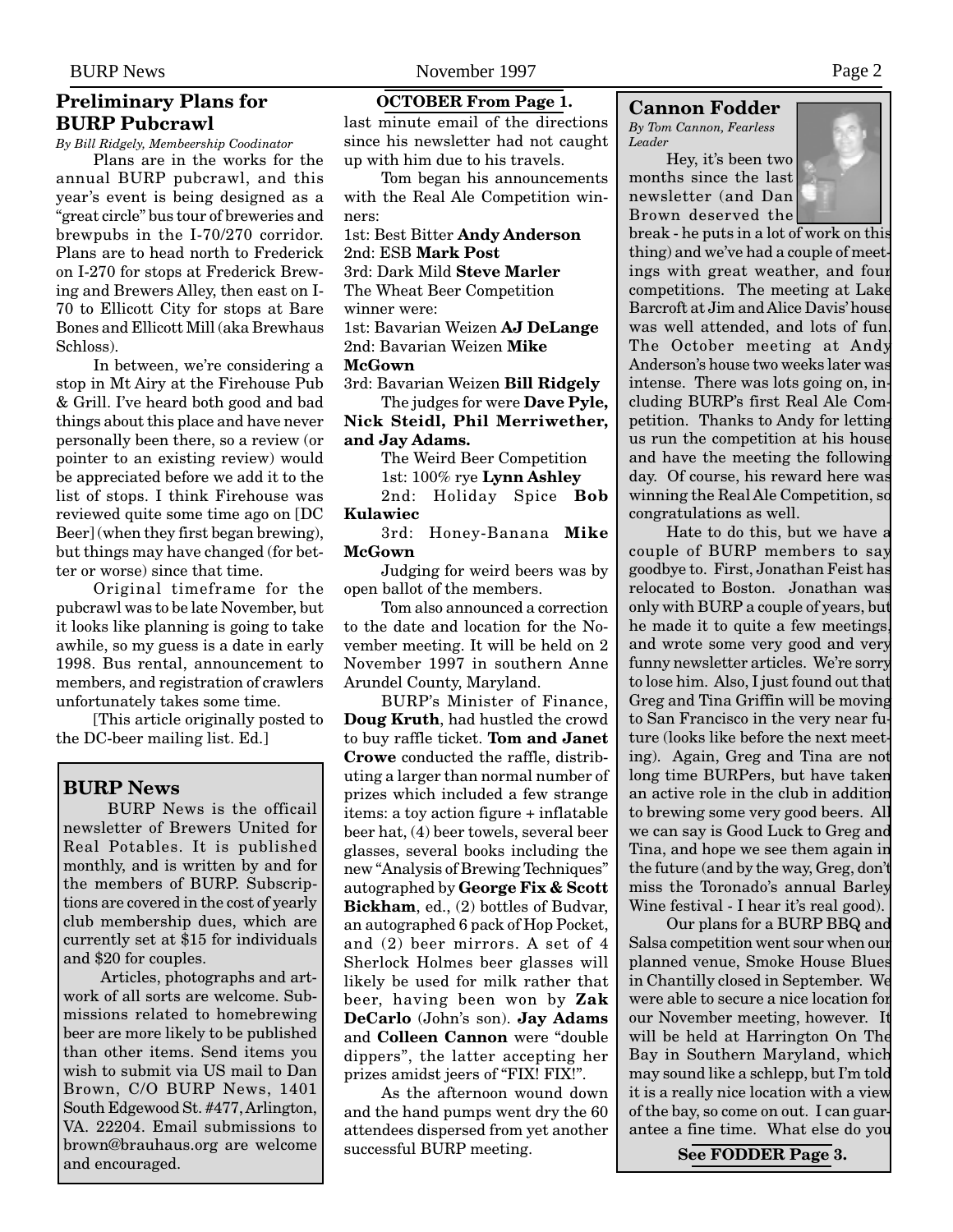# <span id="page-2-0"></span>**BURP HOLDS FIRST ANNUAL REAL ALE COMPETITION**

*By Tom Cannon, Abdicating Leader.*

BURP reached a new milestone in club history this month with its first annual Real Ale Competition. The competition, open to BURP members only, was a precursory event to the Craft Beer Institute's Real Ale Festival to be held in Chicago November 7- 9. BURP's Real Ale Competition served to determine which BURP brewer would represent the club with an entry in the Homebrewed Real Ale Competition at the festival in Chicago.

BURP member Andy Anderson's home was transformed into a miniature Olympia for the weekend (I wonder if one day I'll look back at this event and say " …Ah, I remember the old Andy-Pandy days"), while competition organizers, judges, stewards, BURP members, and guests gathered to sample and judge the competition entries. There were 12 cask conditioned homebrew entries, including a Dark Mild, 3 Ordinary Bitters, 3 Special Bitters, and 5 Strong/Extra Special Bitters. The beers were judged by a panel of BJCP judges and beer drinkers whose knowledge of the styles included trips to the U.K. to drink real cask conditioned ales before.

When the judges were finished, the Champion Beer of BURP was announced and prizes awarded to the lucky winners:

**Andy Anderson**-First Prize, engraved silver Imperial pint mug and entry in the Chicago RAF Homebrew Competition, for his Special Bitter **Mark Post** - Second Place certificate for his Extra Special Bitter **Steve Marler** -Third Place certificate for his Dark Mild

A heartfelt thanks goes out to all the competition organizers, stewards, judges, cellar hands, and BURP members who provided beer engines and kegs of ale to the competition and meeting, especially to **Tom Cannon** who masterminded the event and of course, **Andy Anderson**, our host and head cellarman. Congratulations to Andy, I guess our tax dollars on his two year tour of duty in England were well spent! Good luck in Chicago.

## **Competition Notes**

*By, Mark Stevens, Minister of Culture*

The club contest style for November is bitter, with the winner eligible to compete in the AHA "Bitter Mania" club-only competition. See the style details elsewhere in this newsletter.

The October club contest was a 2-fer with the wheat beer contest being conducted by a standard judge panel and the weird beer contest conducted by popular vote. Thanks go out to everyone who entered and to our judges. The wheat beer winner is eligible to compete in the AHA "Weiss is Nice" club-only competition. The winners are:

**Wheat Beers:** 1st: **A.J. DeLange** 2nd: **Mike McGowan** 3rd: **Bill Ridgely Weird Beers:** 1st: **Lynn Ashley** (rye) 2nd: **Bob Kulawiec** (holiday spice) 3rd: **Mike McGowan** (honey banana)

There are some competitions around the region that you might want to enter or judge. The TRUB Open will be held on November 1 in Durham NC. Keith Houck is the judge coordinator and can be reached via email to *hak@lilly.com*. Locally, the Capitol District Open is always a fun event and a great opportunity for BJCP judges to pick up some extra points. Jay Adams is looking for judges for this November 15 event: Jay can be emailed at AdamsJ@gwgate.nhlbi.nih.gov. have to do on a Sunday afternoon in

#### **New Members**

*By Bill Ridgely, Membeership Director*

Welcome this month to **John Buchovecky** of Kensington, **David Conger** of Falls Church, **Michael Dorris** of the District, **Tom Magalski** of Arlington, **Kathy Obert** of Alexandria, and **Pradeep Victor** of Silver Spring.

Hope to see you all at future meetings!

#### **DO YOU WANT TO SEE YOUR NAME IN PRINT?**

Write for the BURP News! Authors, with or without talent needed immediately to pen informative and creative articles about Homebrewing! See Page 3 for details. You could be famous someday!

# **BURP Finances**

| рони гипансеэ                        |              |  |  |
|--------------------------------------|--------------|--|--|
| By Doug Kruth, Treasurer             |              |  |  |
| 9/1/97                               |              |  |  |
| Category<br>$\overline{\phantom{a}}$ | 10/12/97     |  |  |
| Inflows                              |              |  |  |
| Mashout '97 +:                       | \$5.00       |  |  |
| Membership +:                        | \$245.00     |  |  |
| Donations +:                         | \$327.00     |  |  |
| <b>Interest Earned</b>               | \$16.23      |  |  |
| Total Inflows                        | \$593.23     |  |  |
| <b>Outflows</b>                      |              |  |  |
| Membership - G&A                     | \$23.32      |  |  |
| Newsletter -:                        | \$135.33     |  |  |
| <b>Meeting Expense-</b>              | \$346.52     |  |  |
| <b>Education -:</b>                  | \$35.38      |  |  |
| Mashout '97 -:                       | \$703.95     |  |  |
| <b>Competition Prizes -:</b>         | \$40.00      |  |  |
| Donations -:                         | \$48.92      |  |  |
| Other -:                             | \$5.00       |  |  |
| <b>Total Outflows</b>                | \$1338.42    |  |  |
| <b>Overall Total</b>                 | $-$ \$745.19 |  |  |
|                                      | =======      |  |  |
| <b>BURP Account Balances</b>         |              |  |  |
| $\operatorname{Cash}$                | \$0.00       |  |  |
| Payable                              | \$0.00       |  |  |
| Receivable                           | \$33.00      |  |  |
| Savings                              | \$61.42      |  |  |
| Checking                             | \$3169.68    |  |  |
| <b>Networth</b>                      | \$3264.10    |  |  |
|                                      | =======      |  |  |

#### **Fodder From Page 2.**

November (you can record the Redskins game!).

Now, by my calculation, it is nearly November, which means it's getting to be close to election time for BURP officers. Have you thought about running for an office? I'll tell you, after nine months as fearless leader, it's really not all that hard (by the content of these articles, you can tell I don't work too hard on them!). All you have to do is really care about the direction this club is taking and throw your hat into the ring. I'm sure several offices will be looking for candidates - including fearless leader (I won't be running again). Think about it, and we'll be accepting nominations in December.

See you all at Harrington On The Bay in November.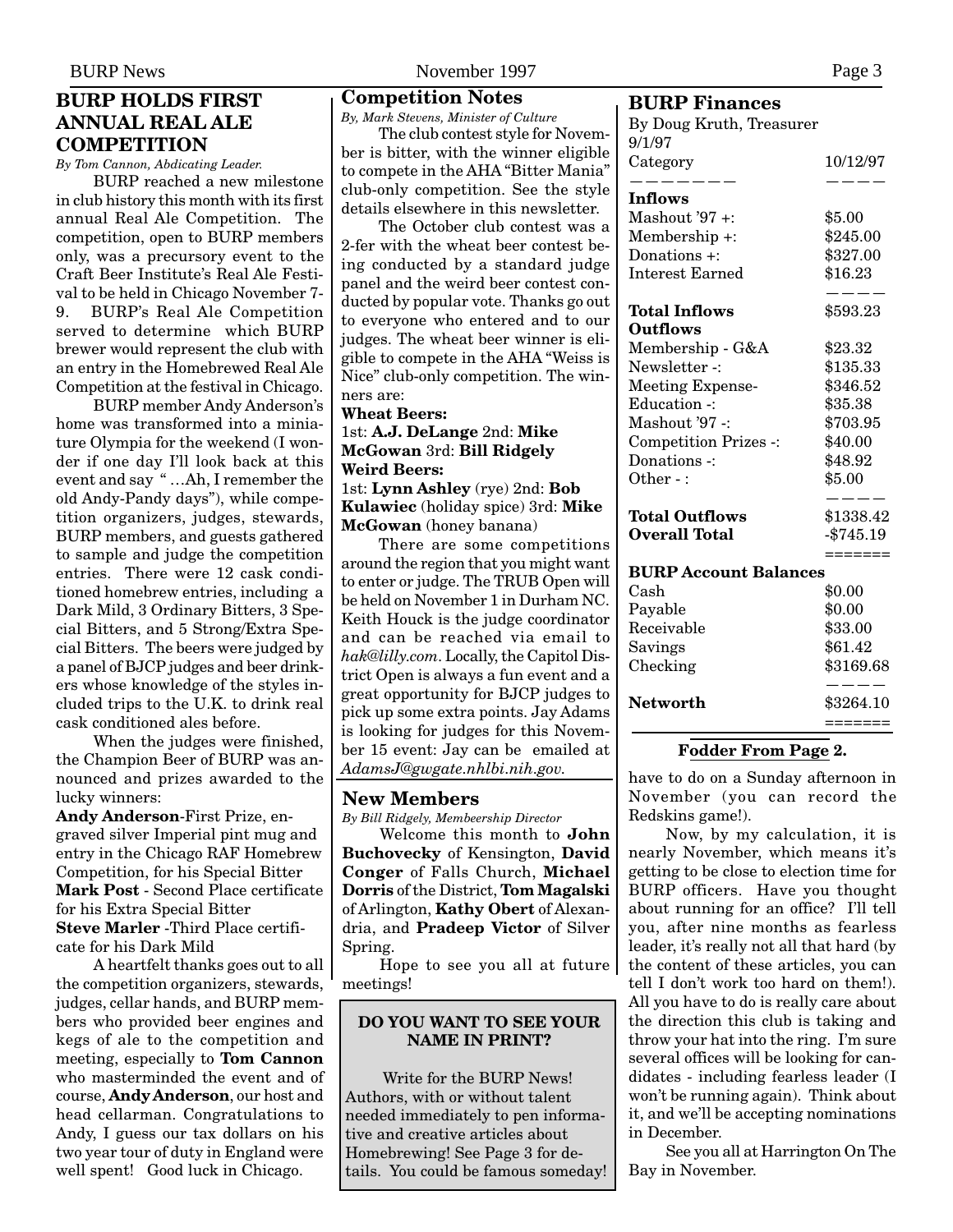# <span id="page-3-0"></span>**English Bitters: November Contest Style**

*By Mark Stevens, Minister of Culture*

The November club contest style is "bitter" and the winning entry will be eligible to represent BURP in the AHA "Bitter Mania" club-only competition. Yes, I know that the styles are pretty much the same as for the real ale judge-off held last month, but the winners go to different places and this month's contest is for bottled beers rather than the casks that competed last month. If you enter, be prepared to provide an extra 3 bottles to go on to AHA.

Basically, bitters are light-bodied everyday drinking ales. They are normally considered a draft style and fairly low carbonation is often expected. For those of you haven't entered a club contest before, this might be a good one to jump into since basically any of your generic English style pale ales should be able to find a category to fit into.

As far as brewing tips for this contest go, try to keep things light-bodied and drinkable. For extract beers, 5-6 pounds of light extract will do. You can use a little bit of pale malt and a touch of crystal for steeping. All-grain brewers will want a grist of English pale ale malt, such as Muntons, with perhaps a little crystal. Fuggles and East Kent Goldings are usually the hops of choice and a good hop character is desirable. There are a lot of yeasts that will work well for these beers: obvious choices are the Wyeast 1098 and 1028. Try to watch the fermentation temperature to keep off-flavors under control. A lot of style guidelines imply that esters, diacetyl, and similar signatures are routine, and you do find them, but at more subdued levels than are common among some homebrews.

The following style descriptions and numbers are taken verbatim from the AHA style guidelines that will be used for this competition. Classify your entries accordingly, and good luck to everyone.

**English Ordinary Bitter** - Ordinary bitter is gold to copper colored with medium bitterness, light to medium body, and low to medium

residual malt sweetness. Hop flavor and aroma character may be evident at the brewers discretion. Mild carbonation traditionally characterize draft-cask versions, but in bottled versions, a slight increase in carbon dioxide content is acceptable. Fruity-ester character and very low diacetyl (butterscotch) character are acceptable in aroma and flavor, but should be minimized in this form of bitter. Chill haze is allowable at cold temperatures. Original Grav: 1.033-38 (8.2-9.5 P) Final Gravity: 1.006-12 (2-3 P) % alc./wgt.: 2.4-3.0 (3.1-3.8 abv) Bitterness: 20-35 IBU Color SRM: 8-12 (16-24 EBC)

*English (Special) Best Bitter* - Special bitter is more robust than ordinary bitter. It has medium body and medium residual malt sweetness. It is gold to copper colored with medium bitterness. Hop flavor and aroma character may be evident at the brewers discretion. Mild carbonation traditionally characterize draft-cask versions, but in bottled versions, a slight increase in carbon dioxide content is acceptable. Fruity-ester character and very low diacetyl (butterscotch) character are acceptable in aroma and flavor. Chill haze is allowable at cold temperatures.

|             | Original Grav.: 1.038-45 (9.5-11.3 P) |
|-------------|---------------------------------------|
|             | Final Gravity: 1.006-12 (2-3 P)       |
|             | Alc by weight: 3.3-3.8 (4.2-4.8 abv)  |
| Bitterness: | 28-46 IBU                             |
| Color SRM:  | 12-14 (24-28 EBC)                     |

**English (Extra Special) Strong Bitter** - Extra special bitter possesses medium to strong hop qualities in aroma, flavor, and bitterness. The residual malt sweetness of this richly flavored, full-bodied bitter is more pronounced than in other bitters. It is gold to copper colored with medium bitterness. Mild carbonation traditionally characterize draft-cask versions, but in bottled versions, a slight increase in carbon dioxide content is acceptable.

Fruity-ester character and very low diacetyl (butterscotch) character are acceptable in aroma and flavor. Chill haze is allowable at cold temperatures.

Original Grav.: 1.046-60 (11.5-15.0 P) Final Gravity: 1.010-16 (3-4 P)

# **Kyrgyzstan**

*By Abner Oakey*

Help wanted: Eager, inventive, and patient brewers needed. Must be willing to locate to Bishkek, Kyrgyzstan. Contact Gany Bekboevich Asanaliev, Member of Parliament, Kyrgyzstan.

My wife works for a non-profit that frequently hosts international delegations of politicians interested in learning how this mess we call a democracy works. At various receptions for these visitors, I have met and served my homebrew to different folks from the former Soviet Union. Late this past summer, members of parliament from Kyrgyzstan visited Washington; many had never been out of that part of the FSU, a country filled with shepherds and mountains and, I imagine, rather tasteless beer.

This group, particularly Mr. Asanaliev, liked what I poured, a California common with a pound or so of rye in it. In fact, Mr. Asanaliev liked it so much that he wanted to know how he and his fellow Parliament members could make beer for themselves when they returned to Kyrgyzstan, and when I pulled out my copy of Papazian, s book, he wondered if there was a Kyrgyz or Russian translation available. No such luck, but I did give him the book, and word from Bishkek is that much of it has been translated, and Mr. Asanaliev and others are hard at work — on democracy and beerbrewing.

Perhaps when the next junket comes over, I can ask my wife to time that visit to coincide with a BURP meeting. Democracy, for these visitors, never tasted so good.

Alc by weight: 3.8-4.6 (4.8-5.9 abv) Bitterness: 30-55 IBU Color SRM: 12-14 (24-28 EBC)

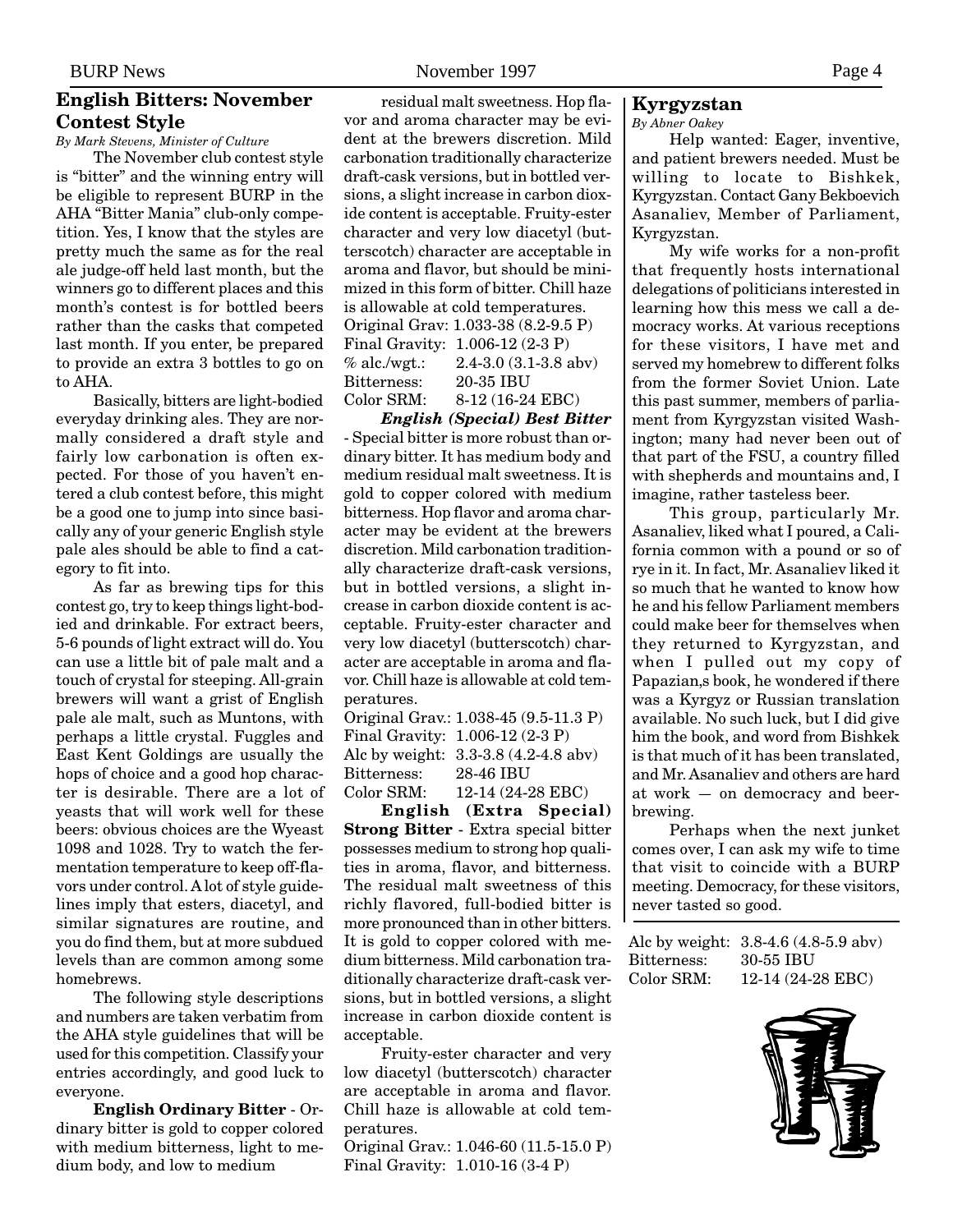# <span id="page-4-0"></span>**Masters Championship Discussed**

*By John Dittman* Brewing Techniques Magazine, the Home Beer and Wine Trade Association, the Home Brew Digest, and the Foam Rangers Homebrew Club of Houston, have proposed a new na-

tional homebrew competition. The Masters Championship of Amateur Brewing is envisioned as a champions championship. The first MCAB is planned for late 1998 or early 1999.

The Foam Rangers of Houston have offered to host the inaugural MCAB which will use a 12 regional contests as qualifying events. The qualifying events will be selected on the basis of size, prestige and geographic distribution. 15-20 competitive BJCP subcategories will be chosen and the winners of these categories will be invited to enter the MCAB in that style. Entrants may submit either the qualifying beer or brew a different batch for the MCAB competition.

At an organizational meeting held during the recent Great American Beer Festival organizers discussed details of the competition. Louis Bonham, representative from the Foam Rangers, said this meeting primarily concerned the criteria for selecting qualifying events. One aspect of this meeting covered was how to get the most geographic coverage of the country and still keep the event fairly exclusive. "If we expand the qualifying event pool too much, we lose the exclusivity and small competition size - those things that will, in my book, make the MCAB special, and are absolutely essential," said Bonham.

Bonham said the group aims to keep the competition under 200 entrants so there can be large panels of highly-qualified judges evaluating small flights of beer. Since the entrants have the choice of brewing a new batch for the competition there are hopes brewers will be able to enter their best beer in prime condition. The organizers also hope to provide a low-cost opportunity for the amateur brewing community to gather for high quality technical conference to be produced by amateur brewers, for amateur brewers.

Scott Bickham, BJCP liaison to the MCAB, said the BJCP will support the competition as much as they can, but are not interested in sponsoring the competition. Bickham said some board members are concerned that the event is being perceived as competition with the AHA, but they are really quite different events.

At this time BURP's Spirit of Free Beer is on the short list to be one of the qualifying events.

Current representatives on the MCAB board are Louis Bonham (representing the Foam Rangers), Steve Mallery (Brewing Techniques), Dee Robertson (HWBTA), Pat Babcock (HBD), and George Fix, Jim Liddil, Scott Birdwell and Byron Birch as atlarge representatives. Bonham said that three more members for the committee will be selected in the near future.

# **Looking for a Christmas Present for your favorite BURP member? In need of a good bribe to curry votes in the upcoming BURP elections? Have a cotton T-shirt fetish? BUY A BURP T-SHIRT!**

Shirt prices are \$14.00 for Medium, Large, X-Large as well as Large and X-Large tanks. XX-Large T-Shirts will be \$15. Printed on high quality Beefy Ts, these shirts are in limited quantities and will be sold on a first come first served basis, so get yours now! A special thanks should go to John Esparolini for designing these shirts for the club.

T-shirt Graphics:





*(Back) (Front) (Back)*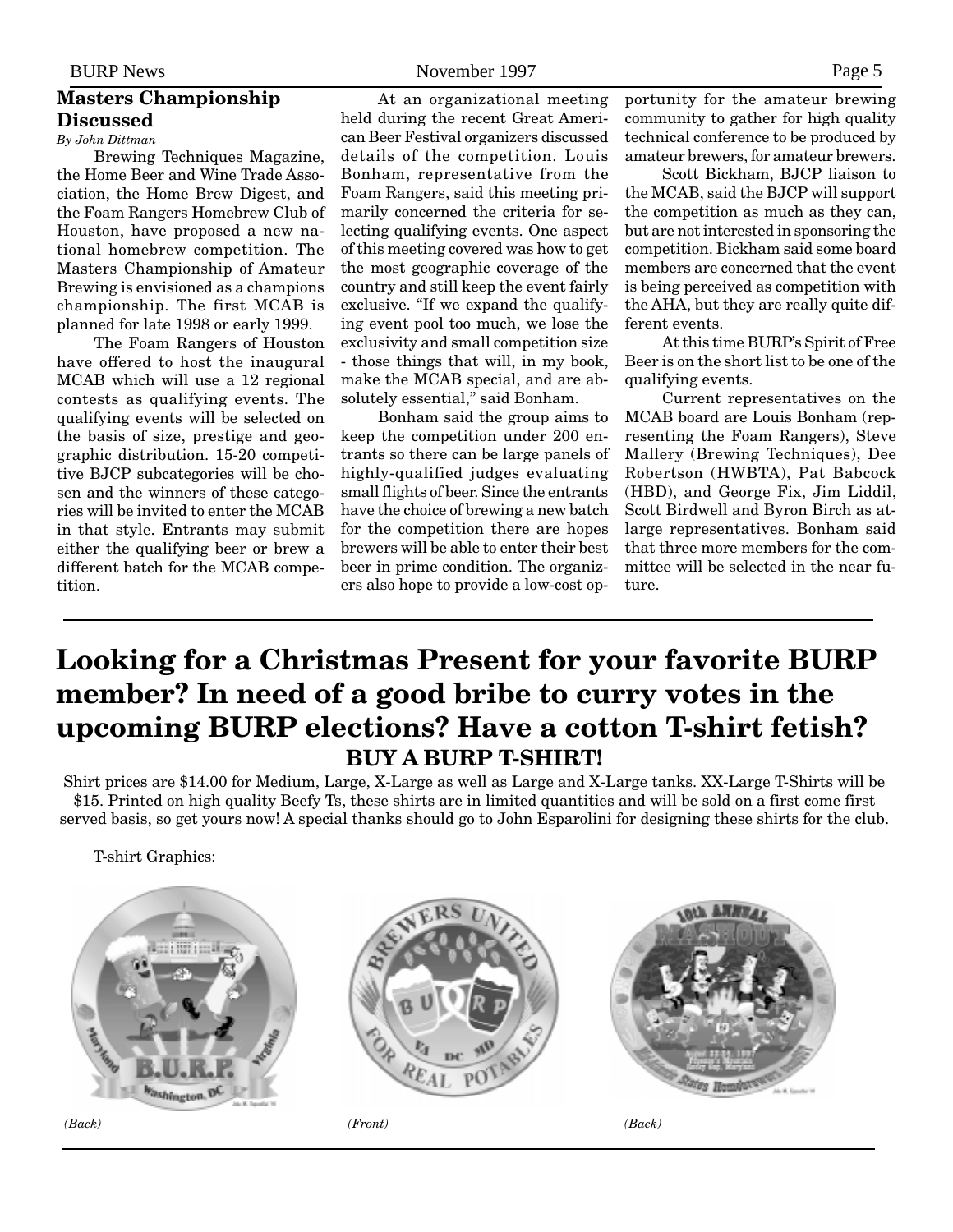#### <span id="page-5-0"></span>*By Jude Wang*

 So many beers, so little time. Welcome to the 1997 Great British Beer Festival. Walk into the Grand Hall at the Olympia in London and find yourself in beer heaven. At least, that's how Alan felt when he arrived, fresh off the flight from Dulles. He was absolutely stupefied by the vast array of cask-conditioned ales laid out before him. That was even before he saw the additional cask-conditioned ale bars in the adjacent National Hall, not to mention the cider and perry bar and the foreign beer bar in the back of the Grand Hall.

Altogether, according to the GBBF programme, there were over 300 cask-conditioned ales, 40 ciders and perries, and more than 100 (the September issue of the CAMRA newsletter \_What's Brewing\_ puts the number at 190) foreign beers. That's a lot of beer.

This year's festival ran five days, from August 5-9. The first three days (Tuesday-Thursday), there were two sessions a day — one from 11:00 a.m. to 3:00 p.m., the second from 5:00 p.m. to 10:30 p.m. Friday is the long day the hall opens at 11:00 a.m. and closes at 10:30 p.m., with no break. Saturday also is just a single session, but only from 11:00 a.m. to 5:00 p.m. A single session — even all day Friday — just is not enough time to sample all the different beers that one might be interested in. Many people came back for multiple sessions.

Alan and I went back for multiple sessions, but as volunteer staff, pouring beer for the thirsty crowds. As firsttime volunteers, we really didn't know what to expect. We kind of thought we'd be pulling pints of real ale, since that's what CAMRA is all about. So we were a bit surprised to be assigned to the foreign beer bar. We didn't expect that there would be a lot of non-British beers at the Great British Beer Festival.

Originally, the person making the volunteer assignments had the two "Yanks" assigned to work at the American beer bar. Sorry, we didn't go all the way to London to be around a lot of American beer. Instead, we ended up



*Jude Wang and Alan Hew at GBBF.*

pouring Belgian, Dutch and a few French beers, which turned out to be a pretty good assignment, since we both really like Belgian beers. We learned a lot more about Belgian and Dutch beer from the people we worked with, and got to taste some beers that we had never heard of before, such as Drie Fonteinen and Hanssen's gueuze and kriek, Popperinge Hommelbier, and Maasland's D'n Schele Os.

Most of the foreign beers are in bottles. We had a limited number of beers on tap (La Chouffe, De Koninck, Hommelbier, Schele Os, and Leeuw's Valkenbergs Wit, that I can recall) and a few on handpump (would you believe Cantillon kriek on handpump at the Belgian/Dutch bar?!).

I suppose many of the "CAMRA stalwarts" (as \_What's Brewing\_ terms them) concentrated on the cask-conditioned ales at the festival and never even got near the foreign beer bar. Enough other people got there, however, to keep us pretty busy most of the time. Many of these people knew about the different beer styles and asked for specific beers. Quite a few people had been to Belgium and were more than happy to tell us about the places they had visited and the beers they had tried there.

Some people asked the servers for recommendations. That often meant playing Twenty Questions to try to find a beer style that they might like. The vast range of Belgian beer styles makes this more difficult. But most people seemed reasonably happy with the beer we gave them  $- I$  hope they weren't just being politely English about it.

We had a few people come up to the bar and ask for a lager, to which we politely (we were in England, after all) replied that we weren't serving lagers but how about a nice blonde Pilsener- style ale? Most of the wouldbe lager drinkers were quite happy with Christoffel blonde or 't Ij Plzen. Some decided that they'd rather have Budweiser Budvar, instead, from the Budvar stand at one end of the foreign beer bar (Pete's Wicked Ales had a stand at the other end, by the American beer bar). Only a couple of people walked away completely disappointed by the unavailability of lagers at an event run by the Campaign for Real Ale.

According to \_What's Brewing\_, 42,000 people came and drank 170,000 pints of beer over the course of the festival. Friday's attendance was a record-breaking 11,300. The Olympia is a big place, but it was standingroom-only Friday evening. All of the bars, including the foreign beer bar, were very busy that day. People were mostly very good about waiting for their turn to be served. Toward the end of the festival, as we ran out of some beers, people would be disappointed, but they generally took it well.

I suppose it shouldn't have sur-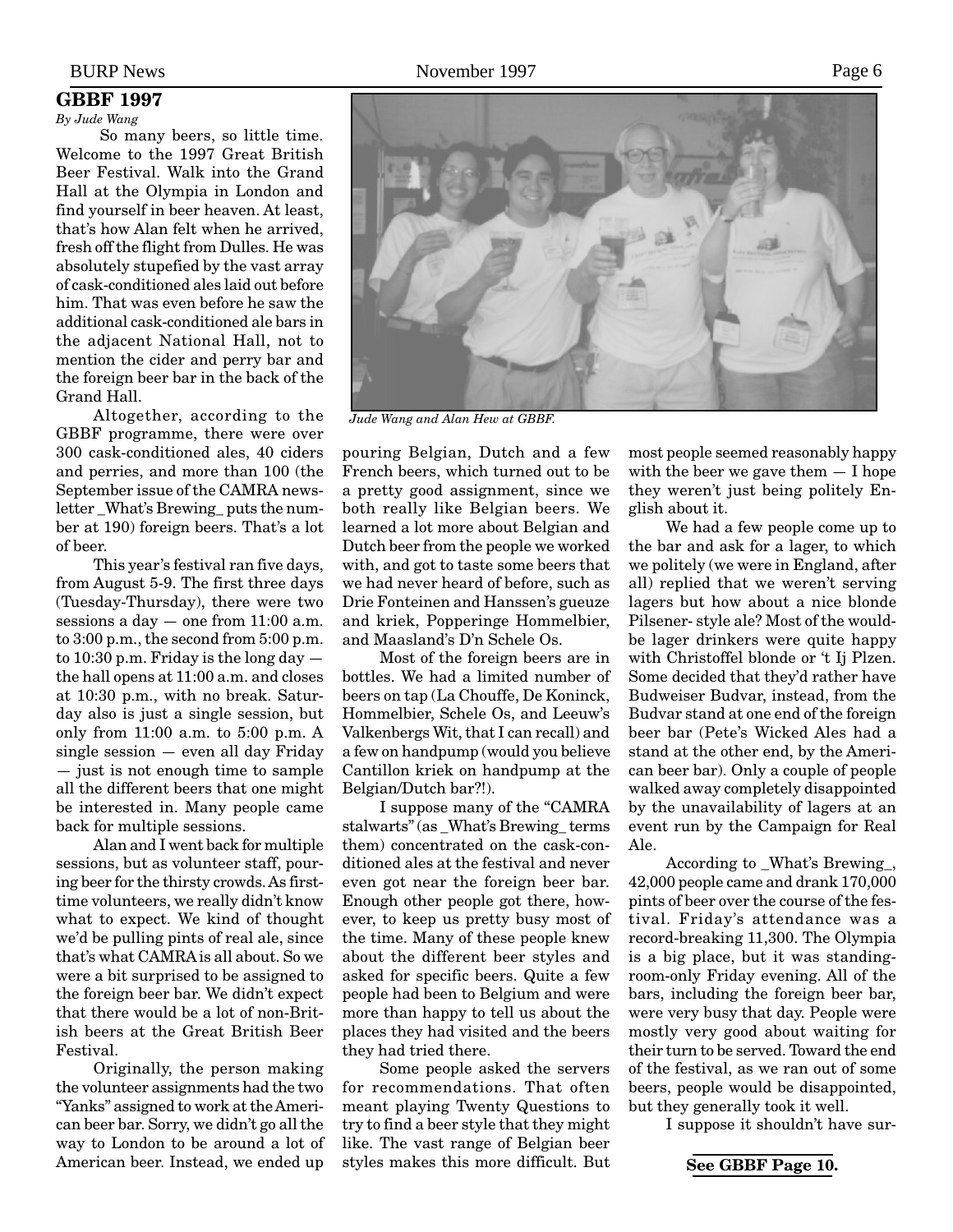#### <span id="page-6-0"></span>**The Whole BURP Catalog** *by Jim Dorsch*

Brew America will hold several classes this fall. Classes are Homebrewing 101, Yeast Culturing, Secrets of Real Ale and Homemade Cordials. Prices range from \$9 to \$15. Call (703) 207-0760 for information.

Brew America is teaming with the Vienna Inn to host the "Beer for a Year" homebrew competition. The winning beer will be brewed at a local microbrewery and served as the Vienna Inn's house beer for about a year. Entries will be judged solely on drinkability. Entries will be accepted from Nov. 11-22. For entry information visit http://www.viennainn.com or stop by either establishment.

The Wild Goose Brewery has introduced three mustards, each containing one of the company's beers. The products are Wild Goose Honey Mustard (porter, habanero chile and honey), Horseradish Mustard (oatmeal stout and horseradish) and Tarragon & Peaches Mustard (IPA, peaches, tarragon, red chile pepper). Watch for these products at your local store.

The Old Dominion Brewing Co. introduced Dominion Black & Tan in six-packs in September. If you prefer to make it yourself, you can do it with 2/3 Dominion Ale and 1/3 Dominion Stout.

Congratulations to the Capitol City Brewing Company, whose downtown restaurant celebrated its fifth anniversary on October 8.

Storey Communications has published \_More Homebrew Favorites, \_the sequel to the popular recipe book by BURPer Mark Stevens and Karl Lutzen. This one contains another 260 recipes to propel your homebrewing. Pick up a copy at your local homebrew shop or book seller, or contact Mark at stevens@stsci.edu.

\_An Analysis of Brewing Techniques,\_ by George and Laurie Fix, concentrates on brewing materials and processes. Published by Brewers Publications, the book should be available at area shops.

Brewers Publications has pub-

lished \_A Year of Beer\_, a collection of over 260 seasonal beer recipes compiled by AHA project coordinator Amahl Turczyn, who administered the 1997 National Homebrew Competition.

Rogue Dead Guy Ale returned in its glow-in-the-dark silk-screened bottle for Halloween. The beer inside the 22-oz. bottle is Maierbock, a pale, top-fermented beer made from Harrington, Klages, Carastan and Munich malts and Perle and Saaz hops. OG is 16.5 Plato; the beer has 30 BUs of bitterness. Dead Guy is one of Rogue's American Occasions line, which includes Santa's Private Reserve, Wild Irish Rogue and Mexicali Rogue. "We don't do seasonal ales," notes brewmaster John Maier. "When is winter in Florida?"

The Saranac "Twelve Beers of Christmas" package is back. The box contains Adirondack Amber, Golden Pilsener, Pale Ale, Black & Tan, Stout, Chocolate Amber, Black Forest, Mountain Berry Ale, Maple Porter, Winter Wassail, IPA and Nut Brown Ale.

The Boston Beer Co. will offer a Samuel Adams Winter Classics 12 pack for the holidays, containing two bottles each of Boston Lager, Winter Lager, Boston Ale, Cream Stout, Cranberry Lambic and new White Ale. This last product will be sold only in the 12 pack over the holidays, but will be available in six-packs and on draft from January through March.

Noche Buena will be back from Cervecería Cuauhtémoc Moctezuma for the holidays. The importer describes the beer as a bock, but it's probably more accurate to call it a dark, Graf-style Vienna lager, as described by \_Vienna, Märzen, Oktoberfest\_, by George and Laurie Fix.

Lee Orlandini, brewmaster at the Lion Brewery, Wilkes-Barre, Penn., has beefed up this year's batch of Brewery Hill Caramel Porter with additional caramel and chocolate malts. The beer is finished with East Kent Goldings. OG is 14.5 Plato, AE is 3.6 Plato, bitterness is 29 IBUs and alcohol is 5.7 percent by volume. The beer went to market Oct. 1.

The Lion has introduced Brewery Hill Brewer's Choice, a case containing a rotating mix of four six-packs of Brewery Hill beers. This package is popular in Pennsylvania, where it is difficult for consumers to buy beer in smaller than case lots. Wild Goose has a similar package for sale in the Keystone State, called "All Mixed Up." No word on where the Brewery Hill case will be available.

Boston Beer Brands is importing Ushers 1824 Particular Ale, "A Particularly Good Ale from Ushers of Trowbridge." Particular Ale is sold in six-packs of 33-cl bottles, and in 50-liter kegs meant for nitrogenated delivery. Also available is Mansfield Ale in four-packs of 440-ml SmoothFlow™ cans. Mansfield uses Yorkshire squares.

The Siebel Institute has instituted an apprenticeship program. The institute recommends that apprentices complete some formal training before entering the program, but this is not mandatory. A typical apprenticeship will last 4-8 weeks. The cost is \$250 per week. For information contact Bill Siebel at (773) 279-0966 or siebelinstitute@worldnet.att.net.

Send your news to Jim Dorsch at P.O. Box 20268, Alexandria, VA 22320-1268 or jdorsch@burp.org.

#### **Micro Brew Bus tour**

*By Ben Schwalb*

Ticket are now on sale for the fall 1997 Microbreweries Bus Tour Date : November 1st, Time : 9:00- 5:00

Bus will leave from Maryland Home-brew stops are Frederick Brewery, Baltimore Brewery - with buffet lunch Brimstone Brewery Clipper City Brewery. Cost is \$35 per seat (47 seat limit)

This is a GREAT time, tickets can be purchased from Calvin Jackson (Snowden River Liquors Columbia), Maryland Homebrew (in Columbia) or from me Bill Coogan 410- 442-0197 or 410-234-7374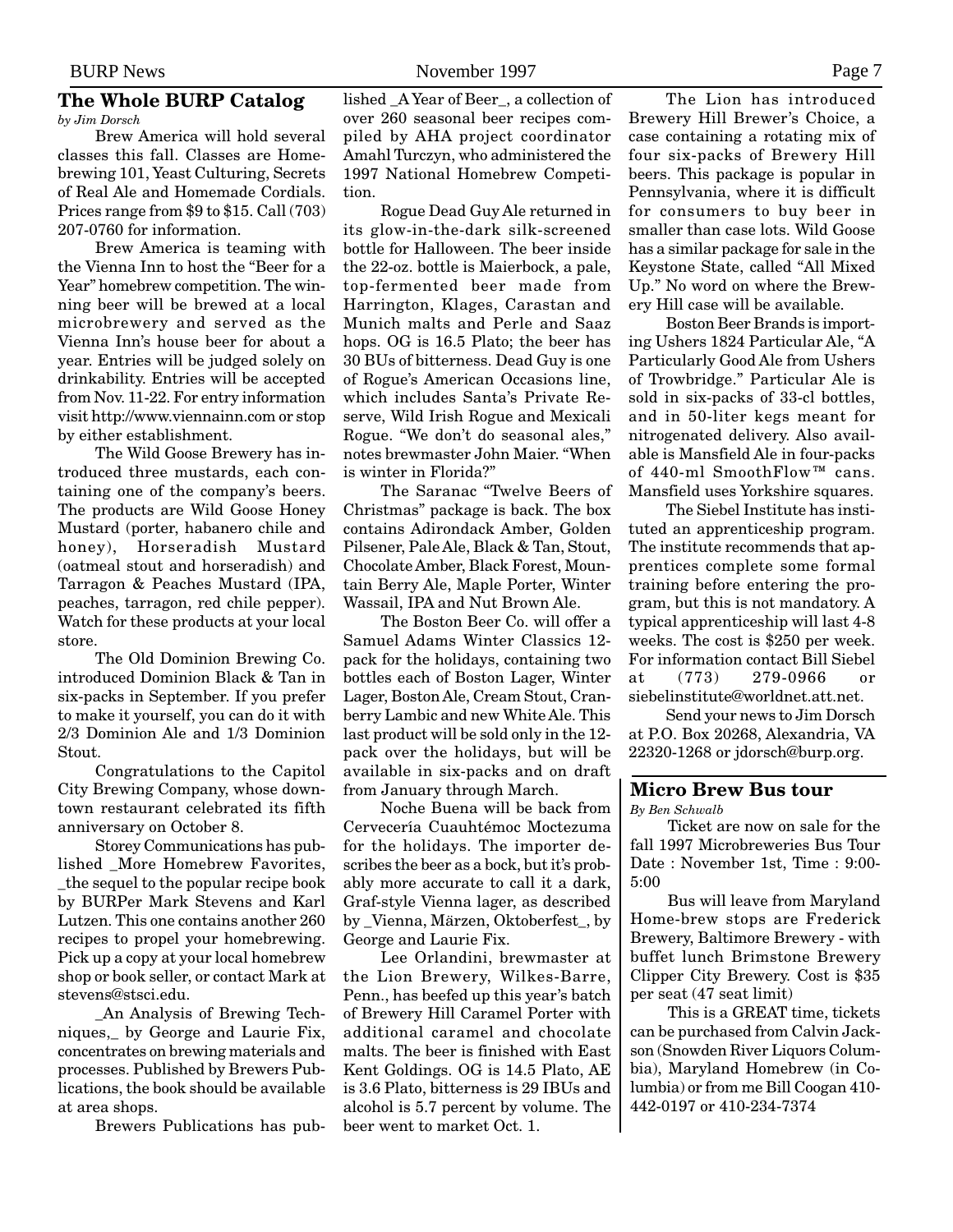# <span id="page-7-0"></span>**Best of the (other) Newsletters**

*By Bob Cooke, BURP Libeerian*

A recurring story throughout the various newsletters is the advantage of having club pins to pass out as thank you presents after touring breweries. It appears the recipient often returns the favor with bar towels, glassware, free beer, etc.

The **Herndon Wort Hogs** meet the second Wednesday of each month at 7:30 p.m. at the Hard Times Café in Herndon, Virginia. For more information call: 703-435-3688. On October 8, the Wort Hogs held their second annual Co-Brew Competition. Brewing teams were selected earlier in the year through a random drawing. Ideally, each team brewed two beers - one in each brewery. No styles were specified. The goal was just to produce an enjoyable beer and share one's brewing prowess.

Brew Crew News, Portland, Oregon.

**The Oregon Brew Crew** celebrated National Homebrew Day in Pioneer Courthouse Square with 6 brewers brewing beer and a host of other OBC members answering questions, serving samples of OBC homebrew, and generally promoting homebrewing and beer appreciation.

November's OBC meeting will feature a homebrew contest, judged by the professional brewers from Widmer's. Apparently, Widmer's is looking for new recipes and homebrewers are looking for fame and glory; what a combination.

While BURP members enjoyed MASHOUT on August 23, the OBC gang was at Yakimania V, an overnight camping at the Hopunion USA ranch with BBQ dinner, and self-guided tour of hop yards, processing plants, warehouses, breweries, and other hop sites.

Hot Break, Phoenix, Arizona.

The May meeting of the **Arizona Society of Homebrewers** (AzSH) featured a AzSH Intro to Beer Judging 101 Club Night.

A listing of famous beer quotes included the following: Time is never wasted when you're wasted all the time (Catherine Zandonella); Abstainer-a weak person who yields to the temptation of denying himself a pleasure (Ambrose Bierce); Reality is an illusion that occurs due to the lack of alcohol; Work is the curse of the drinking class (Oscar Wilde); When I read about the evils of drinking, I gave up reading (Henny Youngman); Life is a waste of time, time is a waste of life, so get wasted and have the time of your life; "One of the biggest experts in beer aroma and flavor works for Stroh's, I don't know what he does all day" (Michael Jackson);

Covert Actions, **Covert Hops Society of Atlanta**.

CHS co-sponsored the fifth annual summer Homebrew Festival on Sep 6. Over 300 people gathered for a party featuring great beer, displays of homebrew equipment & supplies, demonstrations, beer judging, and games.

The Brewsletter Urquel, Houston, Texas.

Whereas most clubs sequentially number their newsletters, e.g., Vol. 20, No. 6, the **Houston Foam Rangers** annotated their July 1997 newsletter as Volume: 1 pint. In their June & July 97 issues, The Grand Wazoo (aka President) wrote a Star Trek plot / dialog to commemorate events at the Foam Ranger's Dixie Cup competition. The setting is that Captain Kirk encounters alien life forms while the Enterprise is delivering beer entries to the Foam Rangers Dixie Cup homebrew competition. [Actual text elided to save space. Its been forwarded to Lynn Ashley for posting on the net. Ed.]

The August issue of Brewsletter Urquel has a Q&A column of phony questions from fake people. (Some Q&A poke fun at club members, the following excerpts might be enjoyed by a wider audience.)

Q: How much gypsum is appropriate for a 5-gallon batch of homebrewed ale? - - Charlie, Boulder, Colorado

A: Gypsum can be useful in mimicking the sulfate rich water of Burton Upon Trent and other classic brewing locales. However, more than a couple teaspoons is probably excessive. You should always take your local water into account when deciding on water treatment. While an in depth discussion of water chemistry is beyond the scope of this column, you can find good info in the best homebrewing books, such as Dave Miller's Homebrewing Guide or Greg Noonan's Brewing Lager Beer.

Q: When I make my (usually extract) batches of homebrew, I like to pour the hot wort through a funnel into a carboy that is partly filled with cold water. I also like to take pictures of people doing this. Could this be contributing to prematurely stale or metallic flavors I've noticed in the final product? - - Charlie, Boulder, Colorado

A: Absolutely. Aerating hot wort by pouring or splashing results in hot side aeration which causes exactly the effect you described. HAS has been discussed extensively in the homebrewing literature of the last few years, particularly in the works of Dr. George Fix. I'm surprised you haven't heard about it. By the way, you sound like a real weirdo with the photography thing.

Q: Is Sierra Nevada Celebration Ale the best beer in America? - - Scott, Houston, TX

A: Yes

Q: Is Anchor's Old Foghorn the best beer in America? - - Dave, Clear Lake City, TX

A: Yes

Q: Is Celis White the best beer in America? - -Sean, Webster, TX

A: Yes

Q: Is Samuel Adams Boston Lager the best beer in America? - - Jim, Boston, MA

A: Hell no.

Q: Boy do I love black patent malt. I use it in just about everything: pale ales, Pilsners, Kolsches, American light lagers, even the occasional porter or stout. - - Charlie, Velke Popevice, Czech Republic

A: One of the best things about homebrewing is that you can tailor your beers to your own personal taste. I'm glad that you're having a good time with this terrific hobby. However, I suggest that you don't try serving these beers to anyone else. And for the love of God, never pass your recipes on to unsuspecting newbie brewers.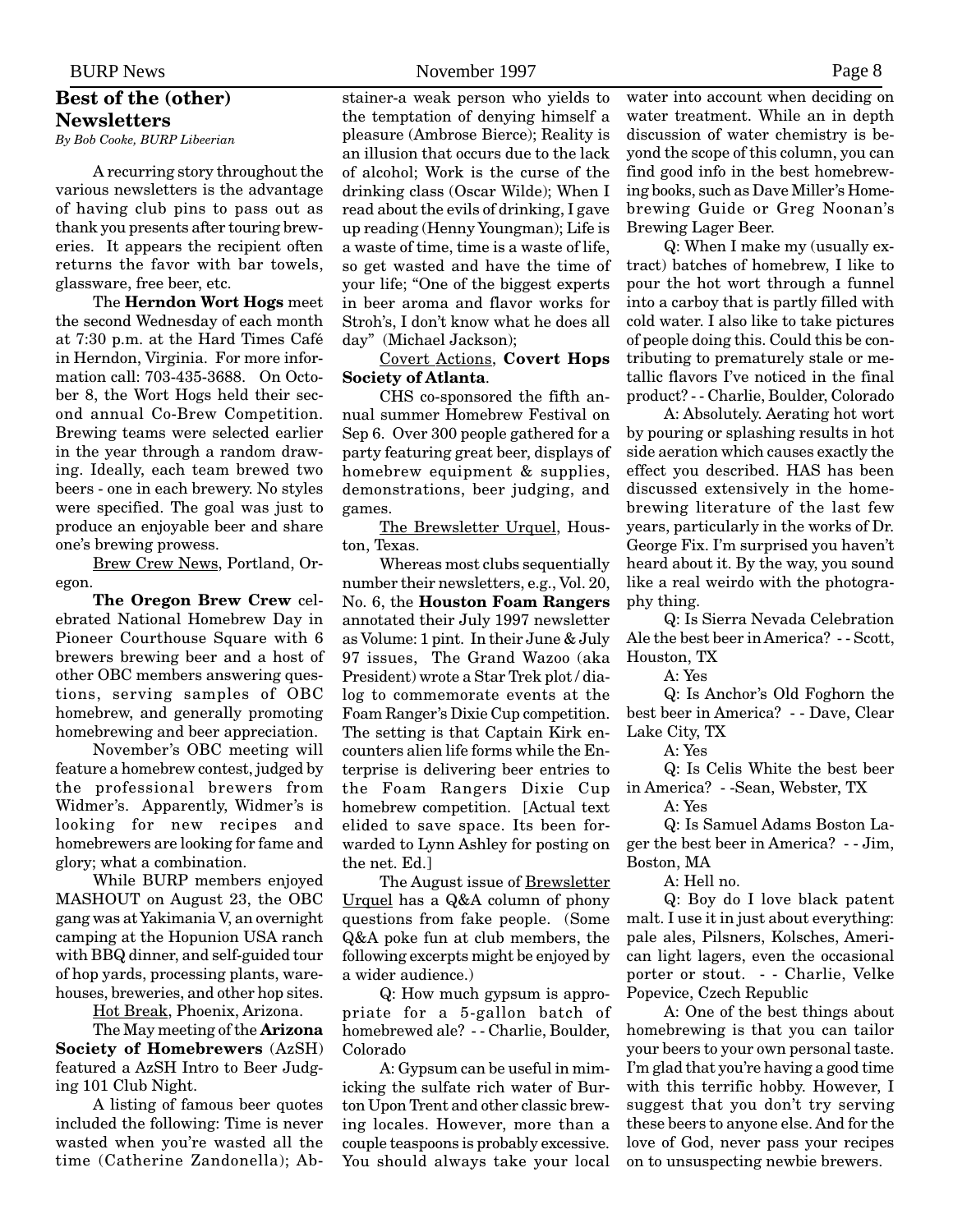# **A Yeast Culturing Primer, Part One**

*by Bret D. Wortman*

Welcome to the first of a series of articles exploring the process and reasons behind yeast culturing. I will attempt to explain and render simple the process of culturing yeast while exploring the reasons behind the actions. Throughout the series, I will be using a variety of sources for detailed information and, rather than worry

<span id="page-8-0"></span>BURP News Page 9

culturing so frightening to many? Probably because they have visions of Bunsen burners, inoculating loops, dust masks, pressure cookers, and agar slants when they begin considering this step. Those are all valid tools for an advanced yeast culturer's lab, but for the homebrewer just beginning to explore culturing, they're overkill, and I've survived quite well to date without using any of them.

But before we dive too deeply into the process of yeast culturing, let us

and explains that yeast will never respire in the presence of fermentable sugars. But the bottom line is that lag time is lag time, regardless of what you call the process involved.

While this lag is happening, the wort is vulnerable to infection. Even the most rigorous sanitation procedures cannot prevent infection completely. By shortening the lag time, you allow the yeast to take over the wort and begin producing ethanol more quickly, making the wort a less

|               | <b>Quantity of Yeast Cells</b> |                | <b>Pitching Guidelines</b> |                 |              |
|---------------|--------------------------------|----------------|----------------------------|-----------------|--------------|
| Yeast Type    | From Source                    | In Starter     | Per Gallon                 | In 5 Gallons    | <b>Notes</b> |
| $_{\rm{Dry}}$ | $20$ billion/g                 | $\blacksquare$ | 0.5 g                      | 9.5 g           | From package |
| Slurry        | 1.5 billion/ml                 |                | $0.5$ oz (wt.)             | $2.5$ oz (wt.)  | Prior batch  |
|               |                                |                | $1.0$ oz $\mathrm{(vol.)}$ | $5-6$ oz (vol.) | Prior batch  |
| Liquid        | 50-100 M/ml                    | $20$ M/ml      | 1 qt.                      | $1.2$ gal.      | Optimal      |
|               |                                |                | 1c.                        | <u>1 qt. </u>   | Minimum      |
| Slant         |                                | 20-50M/ml      | 1 qt.                      | $1.2$ gal.      | Optimal      |
|               |                                |                | 1 c.                       | 1 at. -         | Minimum      |
|               |                                |                |                            |                 |              |

about footnotes & attribution, let me just list them all now: "Designing Great Beers", by Ray Daniels; Brewing Techniques, various issues; "Yeast Culturing for the Homebrewer, by Rog Leistad and "Dave Miller's Homebrewing Guide", by Dave Miller.

The first experience most homebrewers have with yeast involves taking a small packet of dry yeast, sometimes provided with malt extract and occasionally purchased separately, possibly rehydrating the contents in warm water prior to adding this mixture to just-cooled wort. For beginners already struggling with homebrewing techniques and concepts, for those intimidated by terms like sparge, mash, knockout, barm and wort, this is probably sufficient.

But as we grow more and more familiar with the basic process of brewing, it is natural to want to start branching out, improving our technique and materials as much as possible. Yeast is an obvious early candidate, as it yields tangible results in the finished product. Transitioning from dry ale yeast to the plethora of liquid yeasts available allows a new brewer to more accurately fine-tune their beer.

So, why is the subject of yeast

first examine the reasons behind yeast culturing so that we can more easily see the benefits that justify our added expense and time.

Why Culture?

Immediately after chilling your wort, and after aerating the cooled wort sufficiently, yeast is pitched and begins to go to work. You surrender your beer, up till now primarily governed by physical and chemical processes to the biological workings of these strange little critters.

The first task your new yeast cells must tackle is getting the cell count up to the level at which fermentation can begin. Yeast cells will reproduce until this count is reached, causing what is generally called "lag time". Note that contemporary homebrewing literature refers to this as the yeast's respiration phase, but this is something of a misnomer. Not to contradict Wendell's articles in the February/March newsletters, but a recent article, "The Biochemistry of Yeast, Debunking the Myth of Yeast Respiration and Putting Oxygen in Its Proper Place" by Tracy Aquilla in the March/April 1997 Brewing Techniques tackles the question of yeast respiration from a biochemical point of view

attractive medium for bacterial growth.

The main way to shorten lag time is to pitch sufficient quantity of yeast that fermentation may begin almost immediately. The ideal amount of pitching yeast is 1 million cells per milliliter of wort per degree Plato. For purposes of this formula, take the digits to the right of the decimal point in a standard specific gravity measurement and divide by 4, as in  $1.048 = 12$ degrees Plato. This formula will work for worts of any gravity and batches of any quantity. Rather than calculate it each time you brew, figure 200 to 400 billion cells per 5-gallon batch for most beers.

 Realize, though, that that is a commercial target — most homebrewers don't have the facilities, time, or patience to grow a yeast starter that large (it could theoretically take a 3 gallon starter to pitch 5 gallons!), so there is a lower homebrew pitching rate target of 10 to 20 billion cells per 5 gallons that is more reasonable and easier to achieve. We'll work with that figure from now on.

**See YEAST Page 10.**